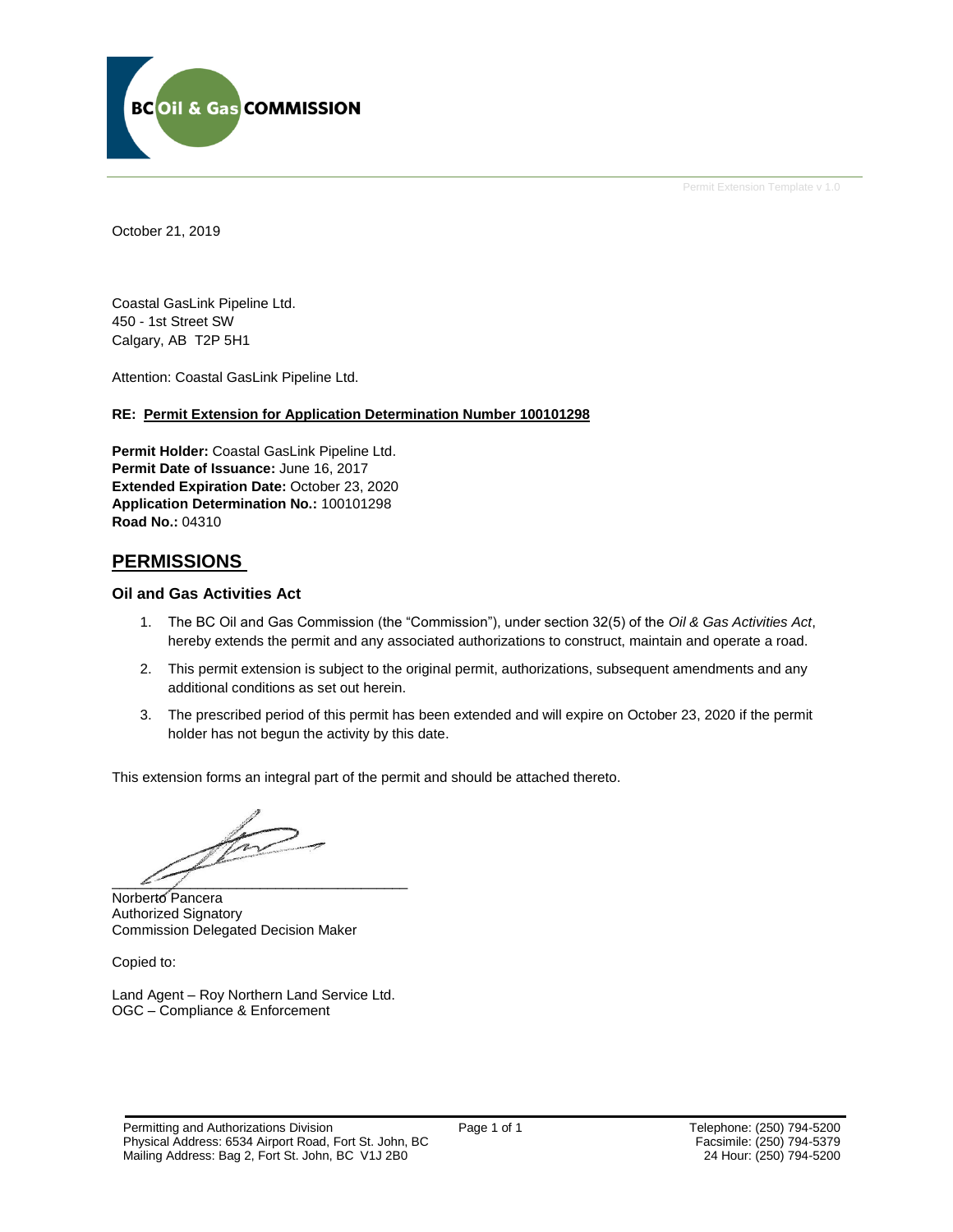

Permit Extension Template v 1.0

June 13, 2019

Coastal GasLink Pipeline Ltd. 450 - 1st Street SW Calgary , AB T2P5H1

Attention: Coastal GasLink Pipeline Ltd.

#### **RE: Permit Extension for Application Determination Number 100101298**

**Permit Holder:** Coastal GasLink Pipeline Ltd. **Permit Date of Issuance:** June 16, 2017 **Extension Effective Date:** June 16, 2019 **Extended Expiration Date:** October 23, 2019 **Application Determination No.:** 100101298 **Road No.:** 04310

## **PERMISSIONS**

#### **Oil and Gas Activities Act**

- 1. The BC Oil and Gas Commission (the "Commission"), under section 32(5) of the Oil & Gas Activities Act, hereby extends the permit and any associated authorizations to construct, maintain and operate a road.
- 2. This permit extension is subject to the original permit, authorizations, subsequent amendments and any additional conditions as set out herein .
- 3. The prescribed period of this permit has been extended and will expire on October 23, 2019 if the permit holder has not begun the activity by this date.

This extension forms an integral part of the permit and should be attached thereto.

\_\_\_\_\_\_\_\_\_\_\_\_\_\_\_\_\_\_\_\_\_\_\_\_\_\_\_\_\_\_\_\_\_\_\_\_\_\_

Jacqueline Bourke Authorized Signatory Commission Delegated Decision Maker

Copied to:

Land Agent – Roy Northern Land Service Ltd.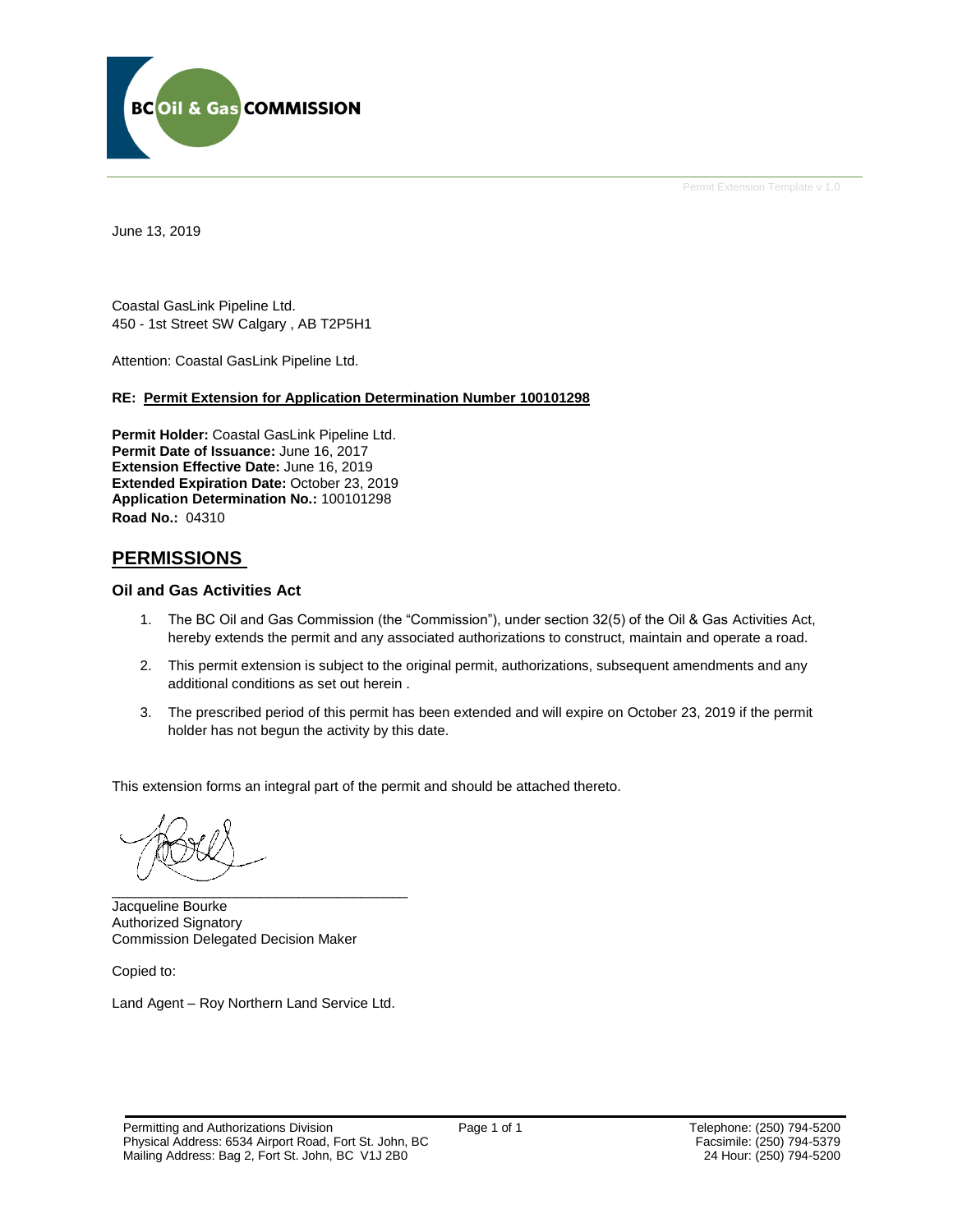

June 16, 2017

OGAA Permit Template v 3.9

Coastal GasLink Pipeline Ltd. 450 - 1st Street SW Calgary AB T2P 5H1

Attention: Coastal GasLink Pipeline Ltd.

## **RE: Determination of Application Area Number 100101298**

**Permit Holder:** Coastal GasLink Pipeline Ltd. **Date of Issuance:** June 16, 2017 **Effective Date:** June 16, 2017 **Application Submitted Date:** Feb 10, 2017 **Application Determination Number**: 100101298 **Approved Disturbance Footprint:** 0.233 ha

## **ACTIVITIES APPROVED**

**Road Number No.: 04310 <br><b>Segment No.: 001** 

# **GENERAL PERMISSIONS, AUTHORIZATIONS and CONDITIONS**

## **PERMISSIONS**

## **Oil and Gas Activities Act**

- 1. The BC Oil and Gas Commission, under section 25 (1) of the Oil and Gas Activities Act, hereby permits the Permit Holder referenced above to carry out the following activities, indicated in the Approved Activities table above, subject to the conditions contained herein, any applicable exemptions and authorizations:
	- a) To construct, maintain and operate an oil and gas road as detailed in the Activity Details tables below.
- 2. The permissions and authorizations granted under this permit are limited to the area identified in the spatial data submitted to the Commission in the permit application as identified and dated above; herein after referred to as the 'activity area'.

### **Petroleum and Natural Gas Act**

- 3. Pursuant to section 138(1) of the Petroleum and Natural Gas Act, the Permit Holder is permitted to enter, occupy and use any unoccupied Crown land located within the activity area to carry out the oil and gas activities and related activities permitted, or authorized herein.
	- a) The permission to occupy and use Crown land does not entitle the Permit Holder to exclusive possession of the area.
	- b) The total disturbance within the activity area must not exceed the total approved disturbance footprint as referenced above.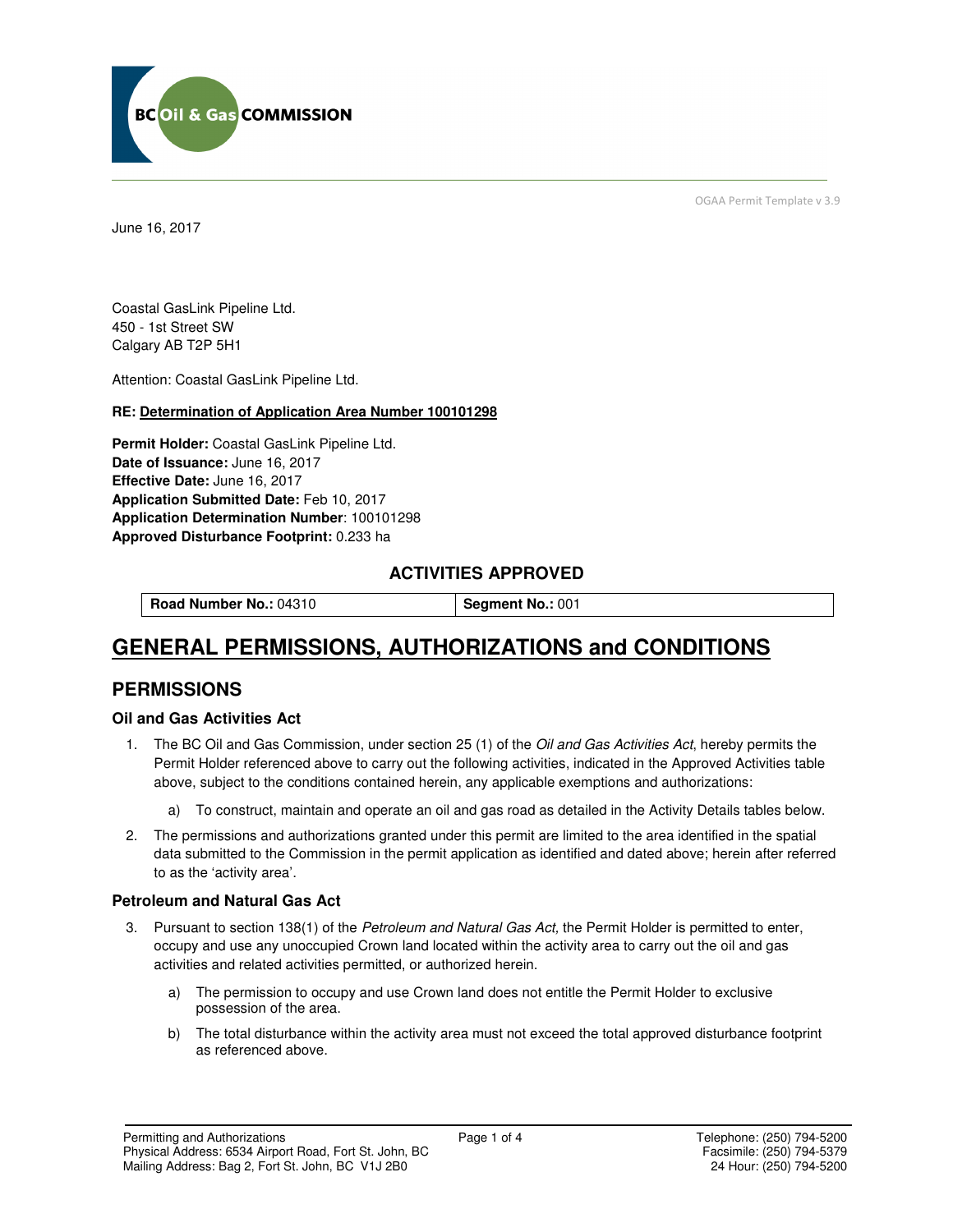## **AUTHORIZATIONS**

## **Forest Act**

4. The Commission, pursuant to section 47.4 of the Forest Act, hereby authorizes the removal of Crown timber from the activity area under the cutting permits associated with the Master Licence(s) as follows:

> **Master Licence to Cut No.:** M02342  **Cutting Permit No.:** 15  **Timber Mark No.:** MTC080  **Total New Cut:** 0.23  **Forest District**: (DVA) Vanderhoof Natural Resource District  **Region:** Interior

5. The cutting permits are deemed spent upon the submission of the post-construction plan or upon either the cancellation or expiry of the activities authorized under the permit.

## **CONDITIONS**

## **Notification**

- 6. Within 60 days of the completion of construction activities under this permit, the Permit Holder must submit to the Commission a post-construction plan as a shapefile and PDF plan accurately identifying the location of the total area actually disturbed under this permit. The shapefile and plan must be submitted via eSubmission.
- 7. The Permit Holder must notify Nadleh Whut'en First Nation a minimum of five (5) days prior to commencement of construction activities.
- 8. The Permit Holder must notify Saik'uz First Nation a minimum of five (5) days prior to commencement of construction activities.
- 9. The Permit Holder must notify Yekooche First Nation a minimum of five (5) days prior to commencement of construction activities.
- 10. The Permit Holder must notify Nak'azdli First Nation a minimum of five (5) days prior to commencement of construction activities.
- 11. The Permit Holder must notify Carrier Sekani Tribal Council a minimum of five (5) days prior to commencement of construction activities.

## **General**

- 12. The rights granted by this permit in relation to unoccupied Crown land are subject to all subsisting grants to or rights of any person made or acquired under the Coal Act, Forest Act, Land Act, Mineral Tenure Act, Petroleum and Natural Gas Act, Range Act, Water Sustainability Act or Wildlife Act, or any extension or renewal of the same.
- 13. The Permit Holder must not assign, sublicense or permit any person other than its employees, contractors or representatives to use or occupy any Crown land within the activity area, other than its employees, contractors or representatives, without the Commission's written consent.
- 14. The Permit Holder must ensure that any Crown land within the activity area is maintained in a condition so as to minimize hazards, including but not limited to hazards associated with storage of materials and equipment.
- 15. The Permit Holder must ensure that any Crown land within the activity area is maintained free of garbage, debris and unused equipment.

## **Environmental**

16. Construction activities must not result in rutting, compaction or erosion of soils that cannot be reasonably rehabilitated to similar levels of soil productivity that existed on the activity area prior to the construction activities taking place.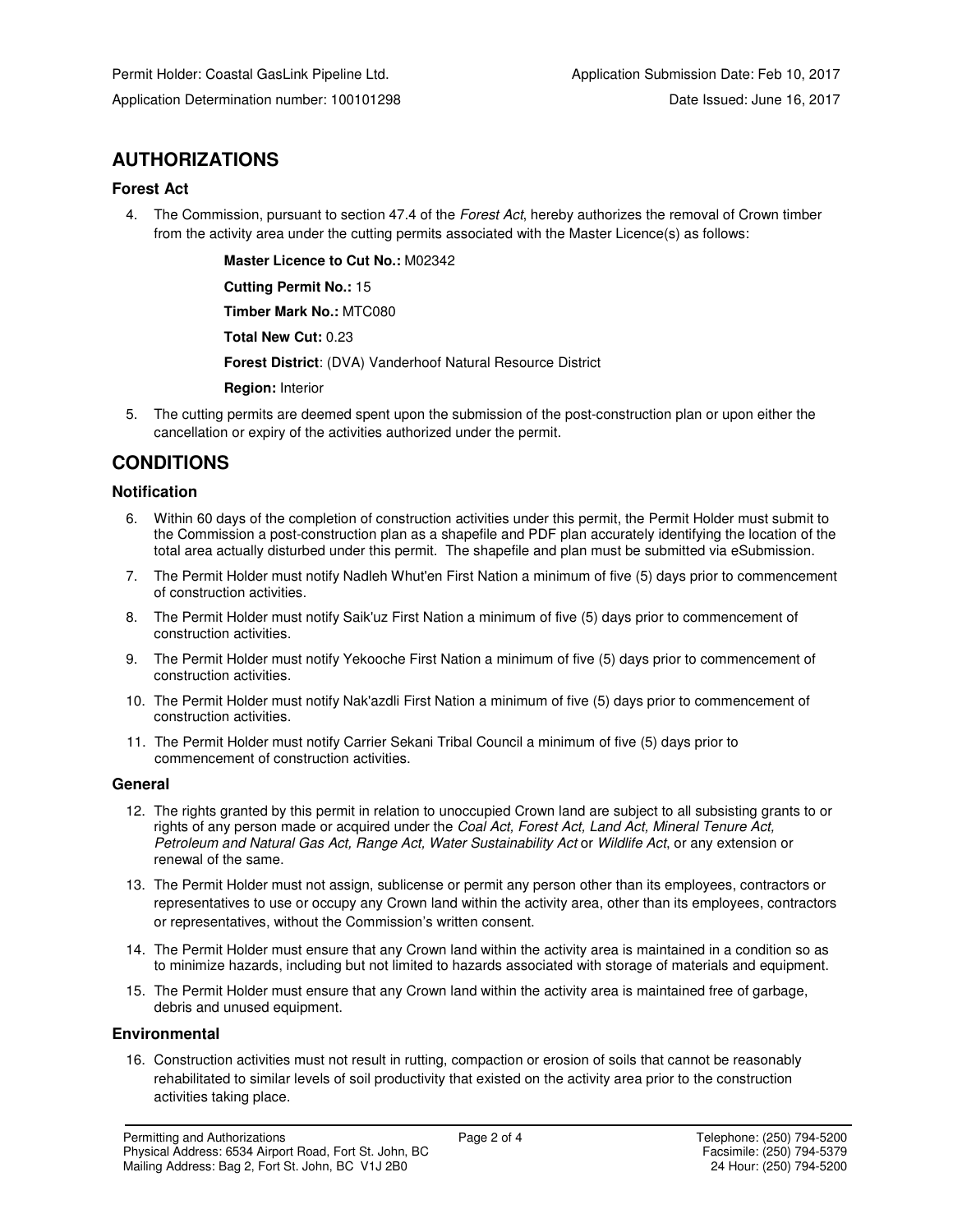17. Any temporary access must be constructed and maintained in a manner that provides for proper surface drainage, prevents pooling on the surface, and maintains slope integrity.

#### **Clearing**

- 18. The Permit Holder is permitted to fell any trees located on Crown land within 1.5 tree lengths of the activity area that are considered to be a safety hazard according to Workers Compensation Act regulations and must be felled in order to eliminate the hazard. Trees or portions of these trees that can be accessed from the activity area without causing damage to standing timber may be harvested.
- 19. The holder of the cutting permit must pay to the government, stumpage and any waste billing determined in accordance with the terms of this authorization.
- 20. All harvested Crown Timber must be marked with the cutting permit's associated Timber Mark.
- 21. Any waste assessments applied under the Master Licence to Cut are subject to the merchantability specifications and monetary waste billing requirements in the Provincial Logging Residue and Waste Manual specific to the region associated with the Cutting Permit authorization.
- 22. Stumpage for Cutting Permit No. 15 will be calculated in accordance with the Interior Appraisal Manual as amended from time to time.
- 23. Any waste assessments applied under the Master Licence to Cut are subject to the merchantability specifications and monetary waste billing requirements in the Provincial Logging Residue and Waste Manual specific to the region associated with the Cutting Permit authorization.

### **Archaeology**

- 24. An AIA report must be submitted to the Commission as soon as practicable.
- 25. If artifacts, features, materials or things protected under section 13(2) of the Heritage Conservation Act are identified the permit holder must, unless the permit holder holds a permit under section 12 of the Heritage Conservation Act issued by the Commission in respect of that artifact, feature, material or thing:
	- a) immediately cease all work in the vicinity of the artifacts, features, materials or things;
	- b) immediately notify the Commission and the Archaeology Branch of the Ministry of Forests, Lands and Natural Resource Operations
	- c) refrain from resuming work in the vicinity of the artifacts, features, materials or things except in accordance with an appropriate mitigation plan that has been prepared in accordance with the Heritage Conservation Act and approved by the Archaeology Branch of the Ministry of Forests, Lands and Natural Resource Operations.

## **ACTIVITY SPECIFIC DETAILS PERMISSIONS, and CONDITIONS**

## **ROAD**

### **Land Area Number:** 100002012 **Road Number:** 04310 **Road Type:** Long-Term - All-Weather

## **ACTIVITY DETAILS**

| <b>Seg No.: 001</b> | <b>Zone: 10 From: N 6001738.097 E 415794.873 To: N 6001679.443 E 415746.265</b> |
|---------------------|---------------------------------------------------------------------------------|
|---------------------|---------------------------------------------------------------------------------|

All permissions for this activity are subject to the following conditions:

#### **Road Conditions**

26. The Permit Holder will immediately effect, and keep in force insurance of an amount not less than \$1,000,000 protecting the Province, the Commission and the Permit Holder (without any rights of cross-claim or subrogation) against claims for personal injury, death, property damage, or third party liability claims arising from any accident or occurrence on the activity area.